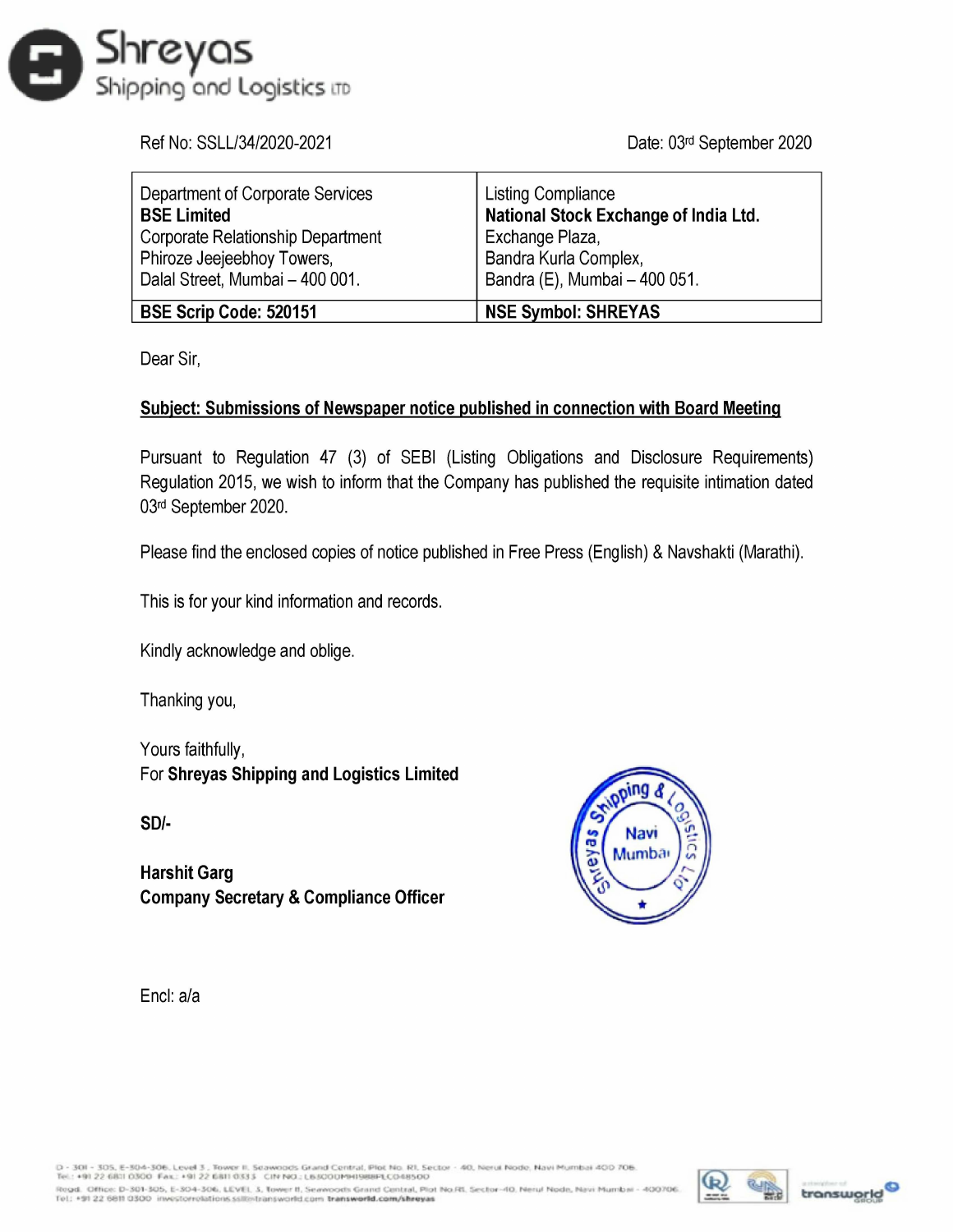

Registered Office: D 301-305, Level 3, Tower II, Seawoods Grand Central, Plot no. R1, Sector 40, Nerul Node, Navi Mumbai-400706. Tel: 91 22 6811 0300 Fax: 91 22 6811 0333 CIN No. L63000MH1988PLC048500 Email: investor ssi@transworld.com Website: https://www.transworld.com/shreyas-shipping-and-logistics.html

## NOTICE

Pursuant to Regulation 29(1)(a) of SEBI (Listing Obligations and Disclosure Requirements) Regulation 2015, we would like to inform that the meeting of the Board of Directors of Company will be held on Friday, 11th September 2020 inter alia to consider and approve the Unaudited financial results of the Company for the quarter ended 30th June 2020.

The said notice may be accessed on the Company's website at https://www.transworld.com/shreyas-shipping-and-logistics.html and also on the stock exchange websites at www.bseindia.com and www.nseindia.com.

|                                   | For Shreyas Shipping and Logistics Limited |
|-----------------------------------|--------------------------------------------|
|                                   | Sd/-                                       |
| P <b>lace :</b> Navi Mumbai       | Harshit Garg                               |
| <b>Date :</b> 02" September, 2020 | Company Secretary & Compliance Officer     |